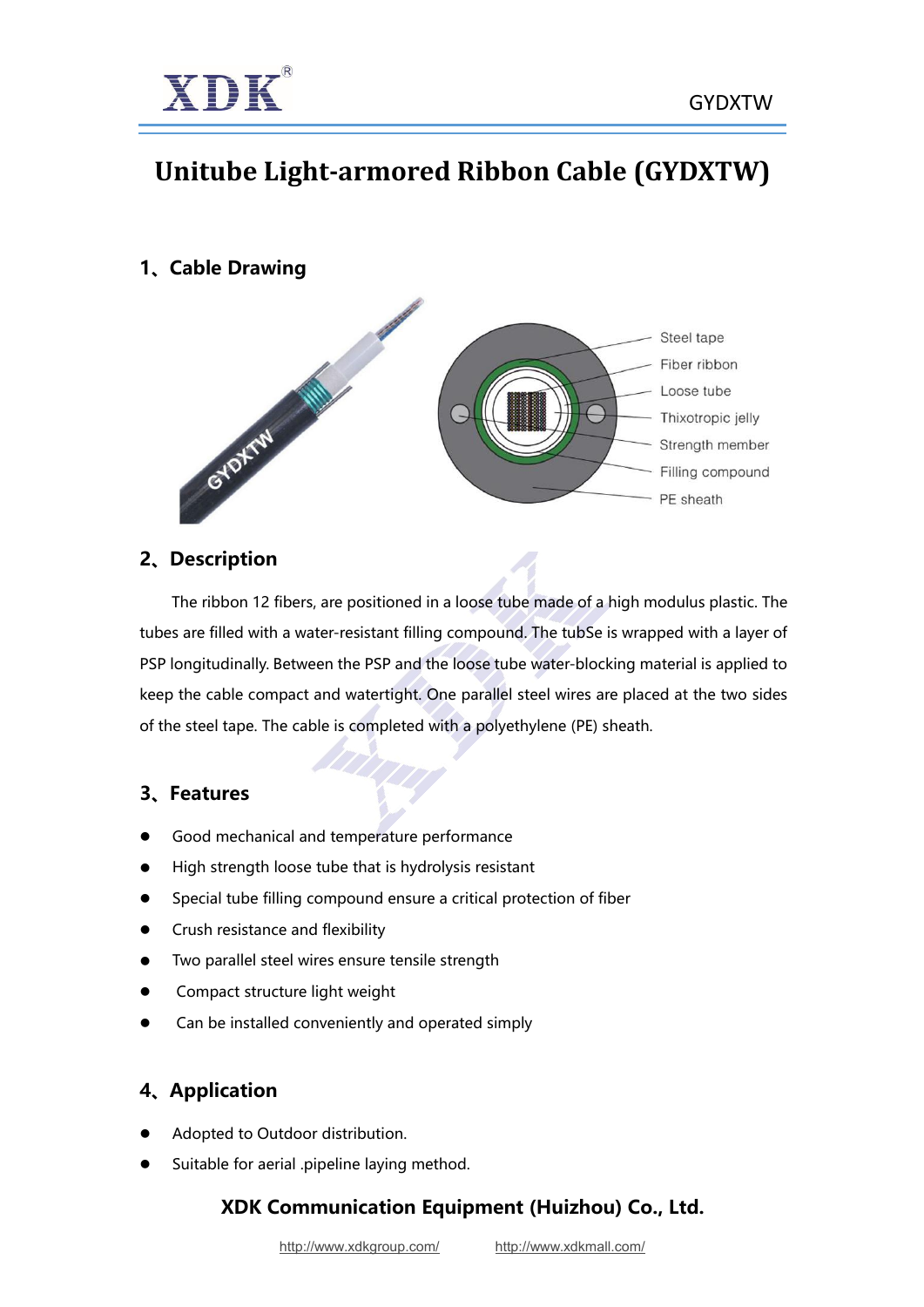

**•** Long distance and local area network communication.

### **5、Specification**

#### **1) Fiber Allocation Scheme**

| Fiber number | Tube number | Fiber per tube | Fiber type                   |
|--------------|-------------|----------------|------------------------------|
| 24-144       |             | 24-144         | OS1, OS2, OM1, OM2, OM3, OM4 |

#### **2) Cable construction details**

| Items            | Description      |                          |  |
|------------------|------------------|--------------------------|--|
|                  | Number of fiber  |                          |  |
| Moisture Barrier | filling compound |                          |  |
|                  | <b>Number</b>    | $\overline{c}$           |  |
| Steel wire       | diameter         | $0.8$ mm                 |  |
|                  | material         | <b>PBT</b>               |  |
| Loose tube       | diameter         | Φ2.2mm(outer/inner)      |  |
|                  | material         | PE,LSZH(can be required) |  |
| Outer sheath     | diameter         | Apro.15mm                |  |
|                  | color            | Black (can be required)  |  |

#### **3) Standard color of fiber and tube**

The color code of the tubes and the individual fibers, shall be in accordance with the table as below:

| <b>Standard Colour Identification</b> |             |                |              |               |       |       |
|---------------------------------------|-------------|----------------|--------------|---------------|-------|-------|
| No.                                   |             | $\overline{2}$ | 3            | 4             | 5     | 6     |
| Color                                 | <b>Blue</b> | Orange         | <b>Green</b> | <b>Brown</b>  | Slate | White |
| No.                                   | 7           | 8              | 9            | 10            | 11    | 12    |
| Color                                 | <b>Red</b>  | <b>Black</b>   | Yellow       | <b>Violet</b> | Pink  | Aqua  |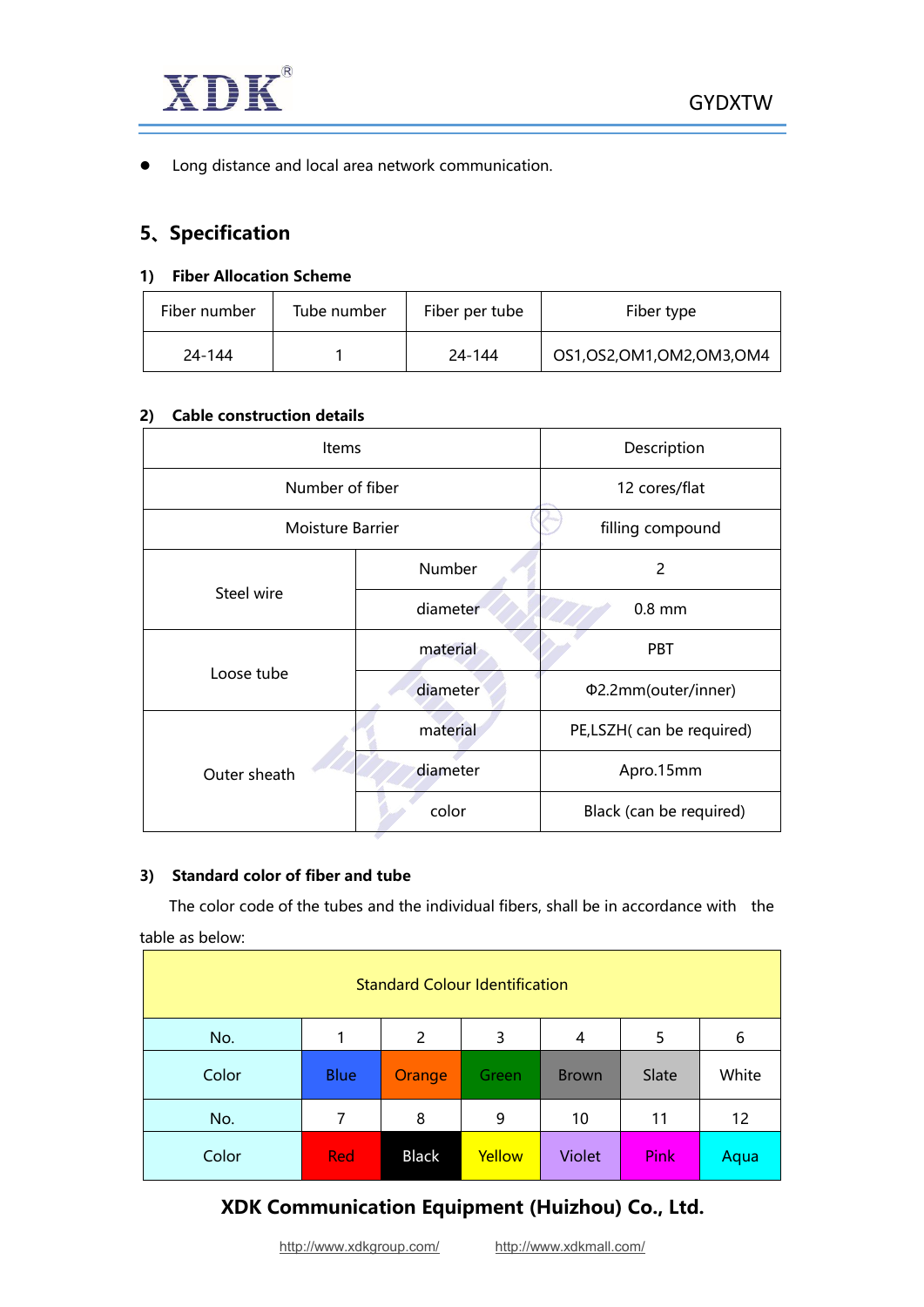

Color 13~24 will be marked with a black tracer.For black color no need marked black tracer, will use nature color instead.

Note: The color can be required by customers.

#### **4) Cable Mechanical characteristic**

| Items                               | Cable diameter | Weight              |             |  |
|-------------------------------------|----------------|---------------------|-------------|--|
| 24 cores to 60 cores                |                |                     | 240±10kg/km |  |
| 72 cores to 84 cores                |                | $15.0 \pm 0.3$ mm   | 272±10kg/km |  |
| 96 cores to 144 cores               |                |                     | 325±10kg/km |  |
| Installation Temperature range      |                | $-15--+60^{\circ}C$ |             |  |
| Operation and transport temperature |                | $-40-+70^{\circ}C$  |             |  |
|                                     | Long term      | 10 <sub>D</sub>     |             |  |
| Min Bending Radius(mm)              | short term     | 20 <sub>D</sub>     |             |  |
|                                     | Long term      | 600                 |             |  |
| Allowable Tensile Strength(N)       | short term     | 1500                |             |  |
|                                     | Long term      | 300                 |             |  |
| Crush Load (N/100mm)                | short term     | 1000                |             |  |

#### **5) Requirement for Order**

- (1) Fiber sort: Single mode:G652,G655,G657, Multi mode:OM1,OsM2,OM3,OM4.
- (2) Fiber brand: YOFC, Corning, Fiberhome,Fujikura,OFS etc.
- (3) The fiber and tube color: according to stranded color, can be required.
- (4) The cable Size: shall be in accordance with the table, can be required.
- (5) Length of cable: generally is 2KM, can be required.
- (6) Other requirement: can be negotiated.

| $\overline{\phantom{a}}$<br>-------------------- |      |           |          |           |
|--------------------------------------------------|------|-----------|----------|-----------|
|                                                  | Unit | <b>SM</b> | MM       | <b>MM</b> |
| Fiber Style                                      |      | 9/125     | 50/125   | 62.5/125  |
| Condition                                        | nm   | 1310/1550 | 850/1300 | 850/1300  |

#### **6) Fiber Characteristic**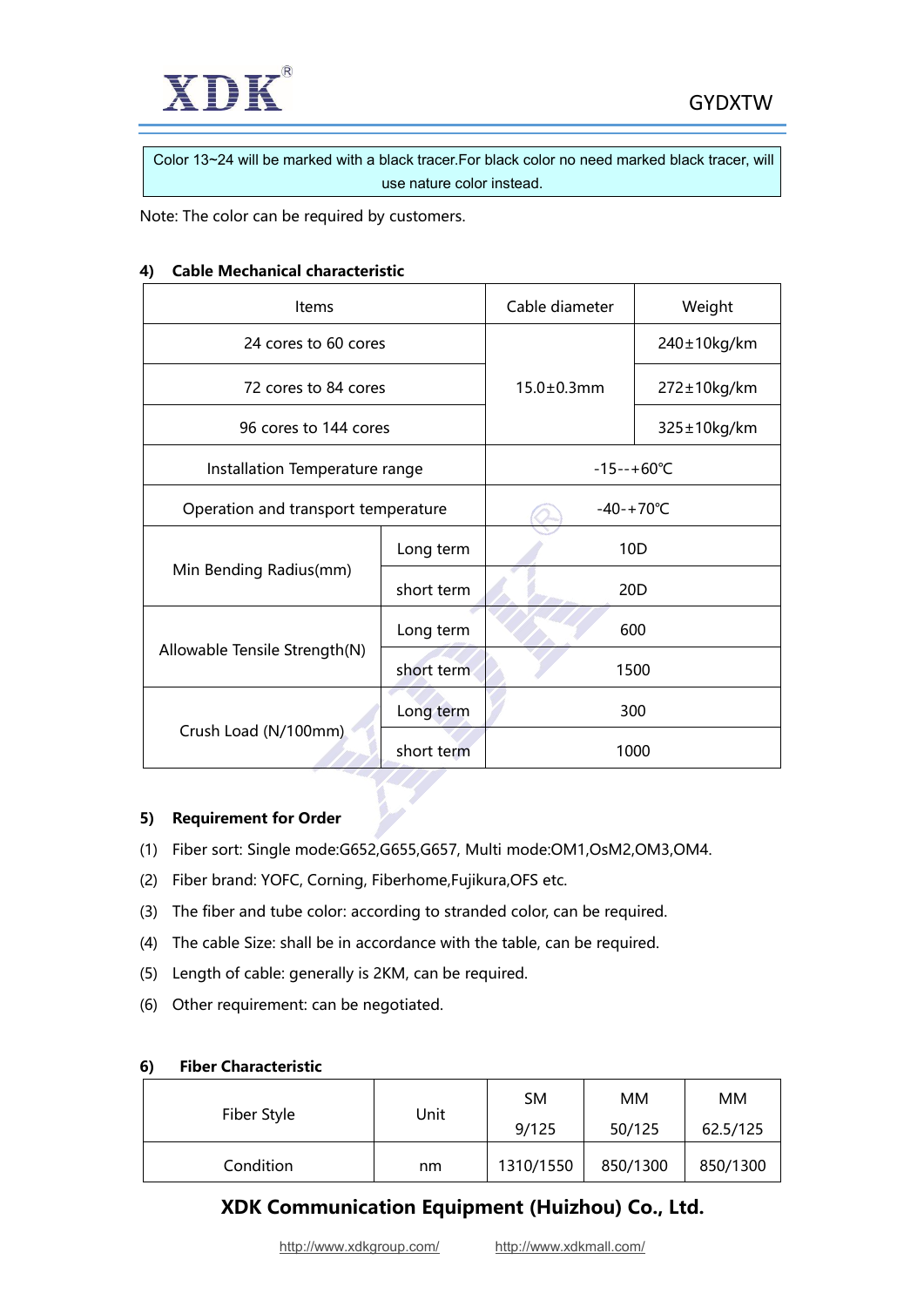

| Attenuation                                                 |                                 | dB/km      | $≤ 0.34/0.20$         | ≤3.0/1.0             | ≤3.0/1.0             |
|-------------------------------------------------------------|---------------------------------|------------|-----------------------|----------------------|----------------------|
|                                                             | 1310nm                          | Ps/(nm*km) | $≤18$                 |                      |                      |
| Dispersion                                                  | 1550nm                          | Ps/(nm*km) | ≤22                   |                      |                      |
|                                                             | 850nm                           | MHZ. KM    |                       | $\geq 400$           | $\geq 160$           |
| Bandwidth                                                   | 1300nm                          | MHZ. KM    |                       | $\geq 800$           | $\geq 500$           |
|                                                             | Zero dispersion wavelength      | nm         | ≥1302,<br>$\leq 1322$ |                      |                      |
|                                                             | Zero dispersion slope           | nm         | ≤ $0.091$             |                      |                      |
|                                                             | PMD Maximum Individual<br>Fiber | Ps/km      | $\leq 0.2$            |                      |                      |
|                                                             | PMD Design Link Value           | Ps(nm2*km) | $≤0.08$               |                      |                      |
| Fiber cutoff wavelength $\lambda c$                         |                                 | nm         | ≥1180,<br>$\leq 1330$ |                      |                      |
| Cable cutoff wavelength λcc                                 |                                 | nm         | $≤1260$               |                      |                      |
|                                                             | 1310nm                          | um         | $9.2 \pm 0.4$         |                      |                      |
| <b>MFD</b>                                                  | 1550nm                          | um         | $10.4 \pm 0.8$        |                      |                      |
| <b>Numerical Aperture(NA)</b>                               |                                 |            |                       | $0.200 \pm$<br>0.015 | $0.275 \pm$<br>0.015 |
| Step(mean of bidirectional<br>measurement)                  |                                 | dB         | ≤ $0.05$              | ≤ $0.10$             | ≤ $0.10$             |
| Irregularities over fiber length<br>and point discontinuity |                                 | dB         | $≤0.05$               | $≤0.10$              | $≤0.10$              |
| Difference backscatter<br>coefficient                       |                                 | dB/km      | ≤0.03                 | ≤ $0.08$             | $≤0.10$              |
| Attenuation uniformity                                      |                                 | dB/km      | $≤0.01$               |                      |                      |
|                                                             | Core diameter                   | um         |                       | $50 \pm 1.0$         | $62.5 \pm 2.5$       |
|                                                             | Cladding diameter               | um         | $125.0 \pm 0.1$       | $125.0 \pm 0.1$      | $125.0 \pm 0.1$      |
| Cladding non-circularity                                    |                                 | $\%$       | $\leq 1.0$            | $≤1.0$               | $\leq 1.0$           |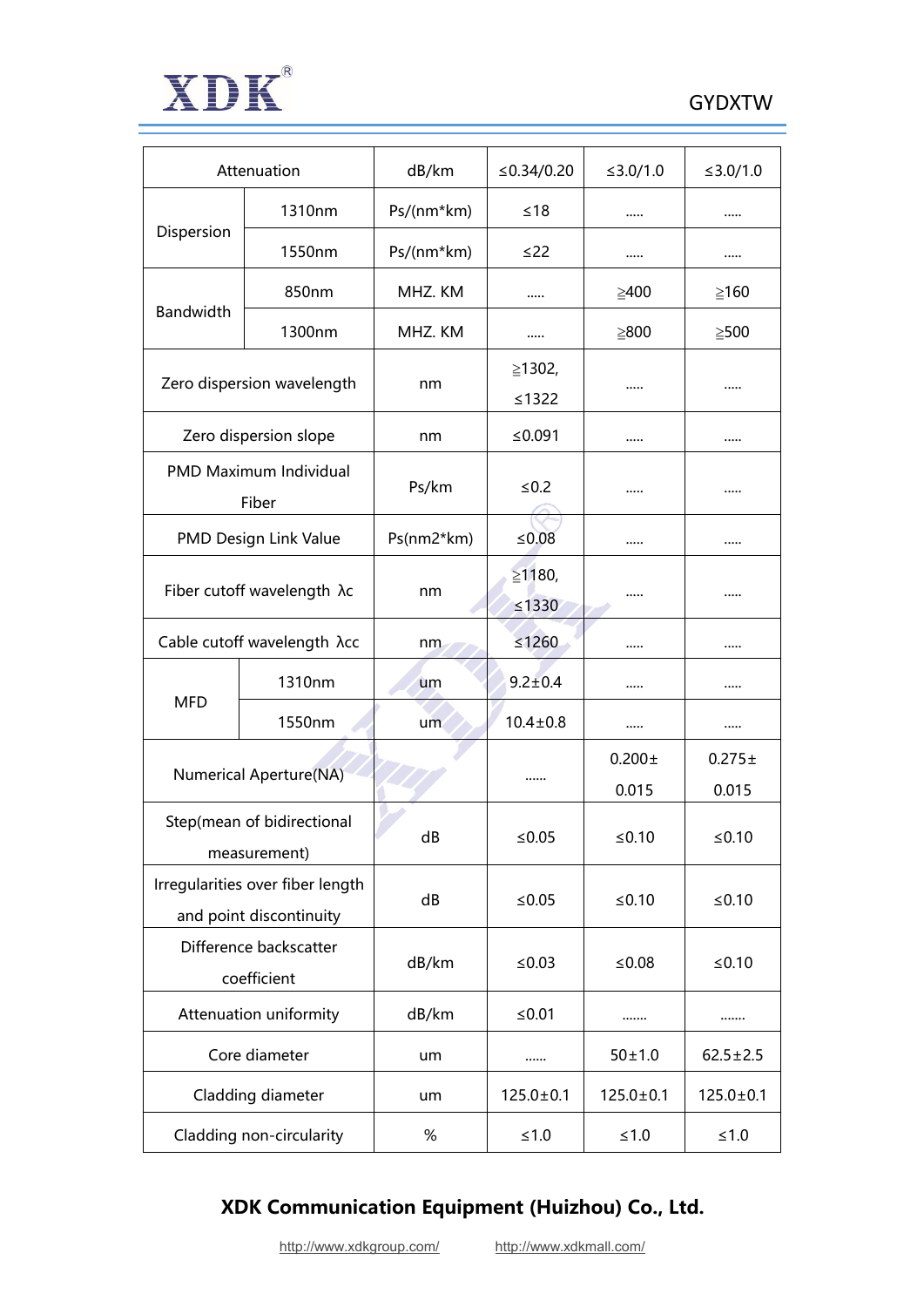

| Coating diameter                          | um | $242 \pm 7$ | $242+7$ | $242+7$ |
|-------------------------------------------|----|-------------|---------|---------|
| Coating/chaffinch<br>concentrically error | um | $≤12.0$     | $≤12.0$ | $≤12.0$ |
| Coating non circularity                   | %  | ≤ $6.0$     | ≤ $6.0$ | ≤ $6.0$ |
| Core/cladding concentricity<br>error      | um | ≤ $0.6$     | $≤1.5$  | $≤1.5$  |
| Curl(radius)                              | um | ≤4          |         |         |

## **6、Cable marking and cable reel marking**

#### **6.1 Cable marking**

The cable sheath shall be marked with white characters at intervals of one meter with following information:

- (1) Purchaser's name
- (2) Cable type
- (3) Fiber type and counts
- (4) Year of manufacture
- (5) Length marking

Notice: cable mark is available if requested by customer.

#### **6.2 Cable reel**

Details given below shall be marked with a weather materials on both outer sides of the

reel flange :

- (1) Cable type and fiber counts
- (2) Length of cable in meters
- (3) Year of manufacture

Notice: shipping mark is available if requested by customer.

### **7、 Packing Informations**

(1) Packing material: Wooden drum

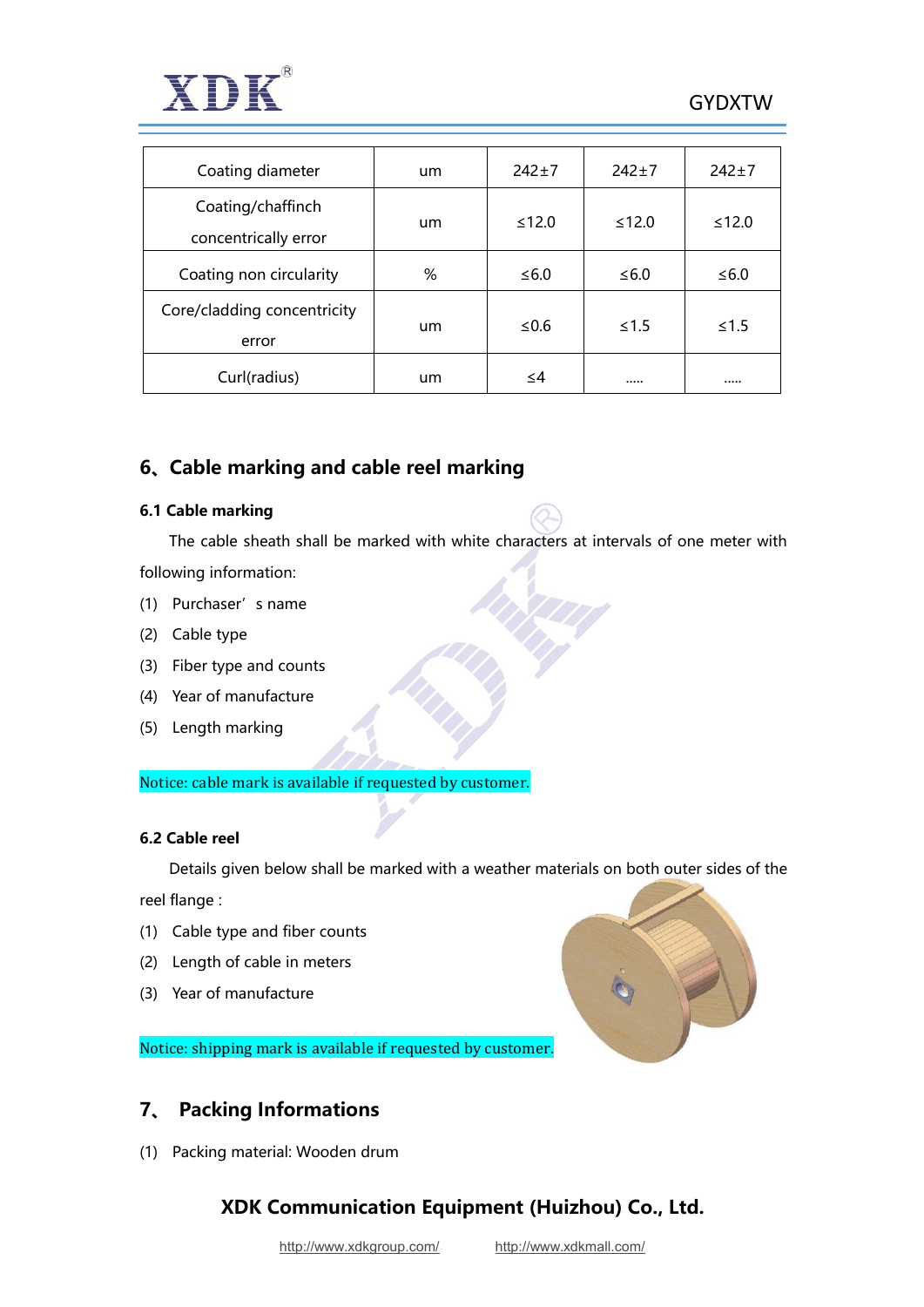



- (2) Cable end protect material: waterproof-cap
- (3) Packing length: standard length of cable shall be 2 km. Other cable length is also available if required by customer

#### **8、Our certificates**

- (1) ISO9002
- (2) SGS, ROHS
- (3) ULE329066
- (4) REACH

#### **9、 Testing Lab**

| No             | Device name                                 | No.             | Device name                                    |
|----------------|---------------------------------------------|-----------------|------------------------------------------------|
| 1              | Optical time domain reflectometer<br>(OTDR) | 8               | <b>GNZV Cable Torsion Testing</b><br>Machine   |
| $\overline{2}$ | Fiber Polarization Mode Dispersion          | 9               | <b>GQNV Cable Flexing Testing</b><br>Machine   |
| 3              | Fiber Dispersion , Strain Tester            | 10 <sup>°</sup> | <b>GJRV Cable Winding Testing</b><br>Machine   |
| 4              | High Low Temperature Test Chamber           | 11              | <b>GZDV Cable Vibration Testing</b><br>Machine |
| 5              | <b>Cable Impact Testing Machine</b>         | 12              | <b>Cable Water Penetration Test</b>            |
| 6              | Cable Squash Tensile Testing Machine        | 13              | <b>Fusion Splicer</b>                          |
| 7              | <b>GWQV Cable Bending Tester</b>            | 14              | Cable Water Penetration Test Rig               |

 $\overline{\phantom{a}}$ 

#### **Fiber Optic Cable Mechanical Performance Testing Laboratory**

- (1) Main Testing Type: Precision Test and Mechanical Test.
- (2) Precision Testing Machine: EXFO OTDR, EG&G PMD-440,CD-400.
- (3) Mechanical Performance Testing : Temperature, Impact, Tensile, Bending, Torsion, Flexing, Winding, Vibration, Water Penetration, Fusion Splicer, Water Penetration.